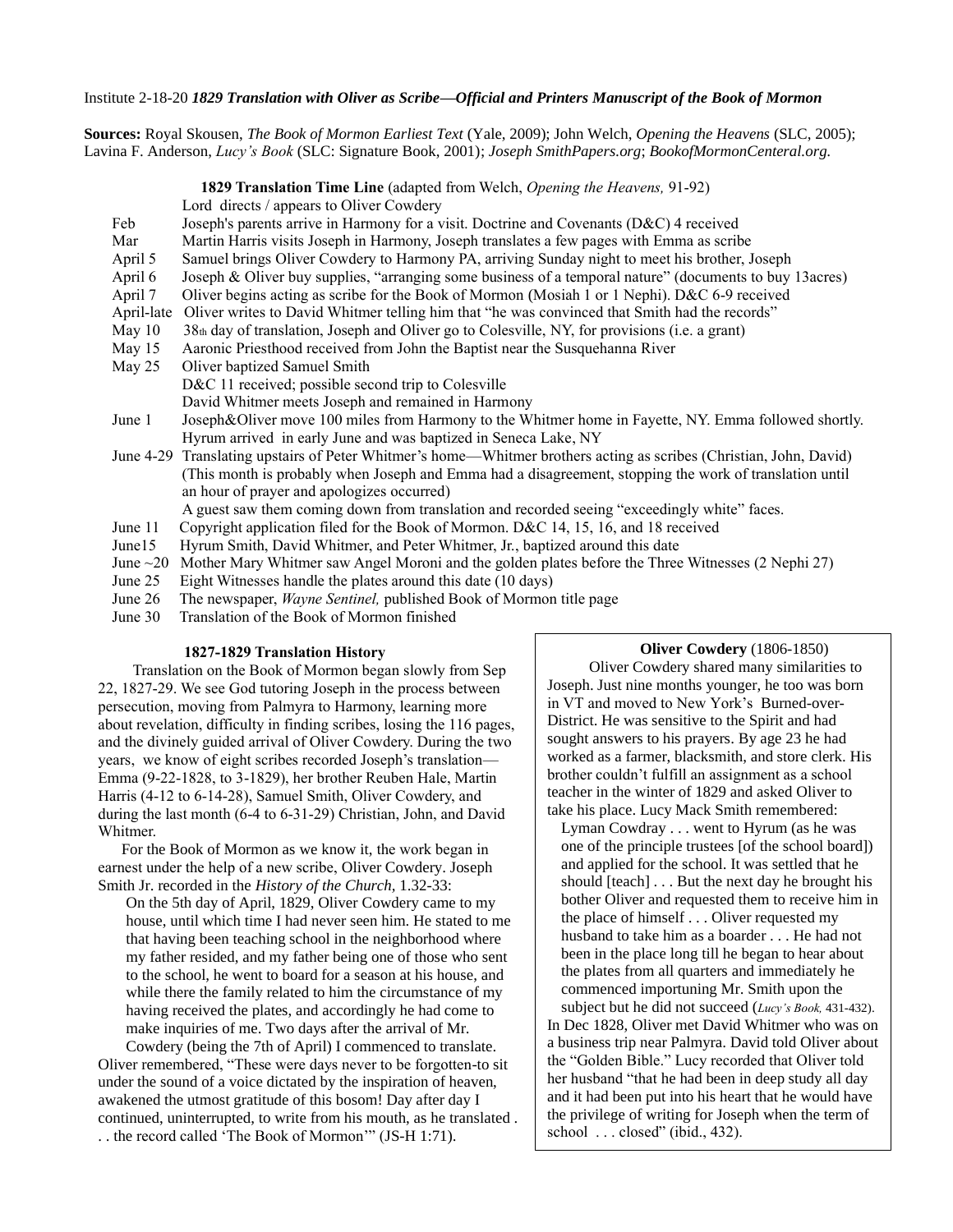## **Facts of the Translation in 1829**

- Translation of the text (500+ pages) took between 63-75 days (John Welch, *ReExploring the BoM,* 6-7)
- Between  $7\frac{1}{2}$  to  $11\frac{1}{2}$  pages a day
- 1 Nephi in only a week, King Benjamin's sermon in a day and half, and only hours for radical changes to Christianity
- Consistent with all single-person-translations, the basic vocabulary in the Book of Mormon is Joseph Jr's vocabulary
- The tense used (or word suffixes) follow very early English from 1550 to1600 (predating the KJV).

## **Translation Process**

 The Prophet Joseph said that he translated the Book of Mormon "by the gift and power of God." We also have witnesses who shared their perspective on the translation, and by studying the original scribe's manuscript of the Book of Mormon we learn more about the translation process. The earliest witnesses of the process (late 1827 to early 1828), describe Joseph using the Urim and Thummim and the plates with a blanket or fabric hung so that the scribe would not see the plates. But later, Emma, Martin Harris, and Whitmer Family members described an *open-view translation* process to directly see Joseph (*Last Testimony of Sister Emma*). The scribes and other witnesses all claimed that Joseph actually saw words in English, there is evidence in the original manuscript to support this idea.

*Evidence from Original Text* (see Royal Skousen, *Evidence from the Original Manuscript*)**.** The original text itself provides evidence on how spelling corrections were made and textual insertions (i.e. Zenoch changed to Zenock, Coriantummer changed to Coriantumr, etc.). After three decades of research on the manuscripts, Skousen found:

This evidence does not support theories that Joseph Smith composed the text himself or that he took the text from some other source. Instead, it indicates that the Lord exercised what I refer to as "tight control" over the word-byword translation of the Book of Mormon. In particular, the evidence suggests that Joseph Smith saw specific words written out in English and read them off to the scribe, and that the accuracy of the resulting text depended on the carefulness of Joseph and his scribe (http://maxwellinstitute.byu.edu/publications/jbms/?vol=7&num=1&id=167) Rather than an infallible 100% exact process, we see a few errors in hearing (from the original-dictated manuscript) and seeing (from the printer's manuscript). Royal Skousen continued:

Evidence from the original and printer's manuscripts suggests that the only revealed stage in the translation process was what Joseph Smith himself saw by means of the interpreters. Witnesses seemed to have believed that Joseph actually saw an English text in the interpreters, but it is possible that Joseph saw the text, so to speak, in his "mind's eye." In any event, all other stages—from Joseph Smith reading off that text to the scribe writing it down-

potentially introduced human error and had to be carefully monitored (Reynolds, ed. *BoM Authorship Revisited*). Skousen summarized his findings: "(a) the text was orally dictated, word for word; (b) Book of Mormon names were frequently spelled out the first time they occurred in the text, thus indicating that Joseph Smith could see the spelling of the names; and (c) during dictation there was no rewriting of the text except to correct errors in taking down the dictation" [\(https://www.fairmormon.org/testimonies/scholars/royal-skousen\)](https://www.fairmormon.org/testimonies/scholars/royal-skousen). Also see BookofMormonCentral.org:

- [Why Was a Stone Used as an Aid in Translating the Book of Mormon?](https://knowhy.bookofmormoncentral.org/content/why-was-a-stone-used-as-an-aid-in-translating-the-book-of-mormon)
- [Were Joseph Smith's Translation Instruments Like the Israelite Urim and Thummim?](https://knowhy.bookofmormoncentral.org/content/were-joseph-smiths-translation-instruments-like-the-israelite-urim-and-thummim)
- [Which Nephite King Had the Gift of Interpretation?](https://knowhy.bookofmormoncentral.org/content/which-nephite-king-had-the-gift-of-interpretation)

• [Why Did the Book of Mormon Come Forth as a Miracle?](https://knowhy.bookofmormoncentral.org/content/why-did-the-book-of-mormon-come-forth-as-a-miracle)

# *Statements from Witnesses*

- Joseph Smith placed the interpreters (either the Urim and Thummim or the seer stone) in a hat and place his face into the hat [probably to block out extra light to see the words in the stones better]
- Joseph dictated for long periods of time without reference to any books, papers, manuscripts, or the plates
- Joseph spelled out unfamiliar Book of Mormon names, or words he could not pronounce
- After each dictated sequence, the scribe read back to Joseph what was written so they could check the correctness
- Joseph started each dictation where he left off the previously, without prompting from the scribe about where the previous session had ended

### **202 Documents that Witness of the Translation**

"The historical records corroborating the translation of the Book of Mormon are indeed copious and quite detailed" (Welch, *Opening the Heavens,*79, also see 78-198).The documents come mainly from the following sources:

#1-9) Recorded in the D&C

#10-37) Joseph Smith Jr.

#38-43) Emma Smith

#44-68) Martin Harris

#69-77) Oliver Cowdery > Three Witnesses

#78-98) David Whitmer

- # 99-101) John Whitmer
- # 102-110) Joseph's family—Joseph Sr., Lucy, William, and Katharine Smith
- # 111-116) Those involved with the translation—Sarah Conrad, Elizabeth Ann Whitmer, Alva Hale, Isaac Hale, Joseph Knight Sr., and Joseph Knight Jr.
- #117-202) Second hand accounts from reports or rumors.